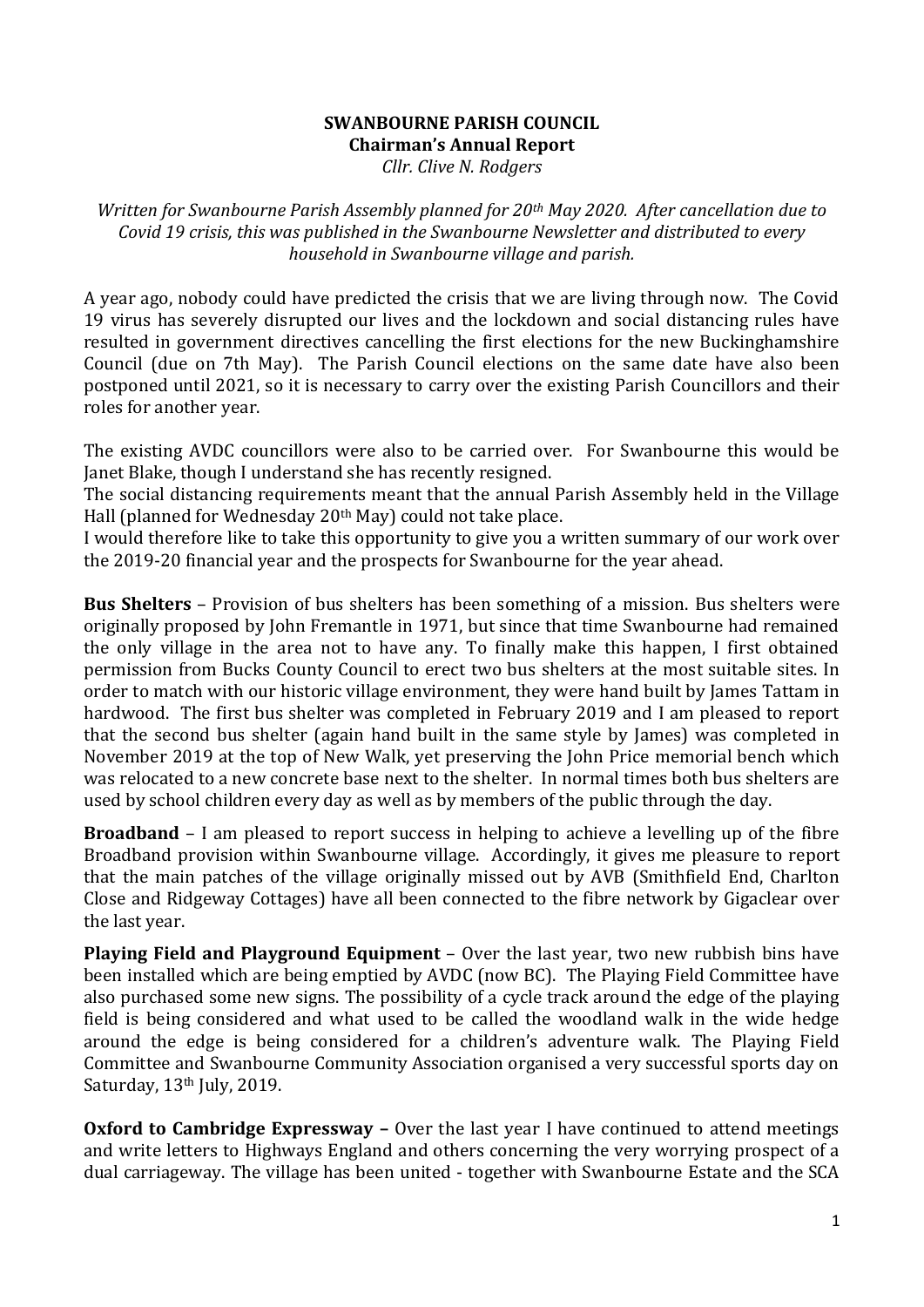we have strongly opposed it. While the Oxford-Cambridge rail project is widely supported (and work on it continues), the Expressway road proposals have been widely regarded as environmentally catastrophic. However, I am very pleased to report that on 11th March 2020 the government announced that the Oxford to Cambridge Expressway proposal would be "paused". The Department for Transport and Highways England said they will instead "undertake further work on other potential road projects" between the two university cities that would seek to reduce congestion in other areas between them.

**Traffic Feasibility Study** – The report is about future options which may help to manage the volumes of traffic passing through Swanbourne. Helen Cleaveley has liaised with Ringway Jacobs who completed a study and provided a report earlier this year. This has now been fully considered by the Parish Council at our April and May video conference meetings and it was our intention to discuss the options available/recommended at the Parish Assembly on 20th May. As this has not been possible, we have decided to conduct a consultation via a simple online survey, details of which are included after this report.

**Standing Orders** – Nothing to do with banking, local authority Standing Orders are the set of rules by which a Parish Council operates. We have to follow a government template but also to tailor some requirements for local circumstances. Following work on this with Mike King, we presented our proposals to the Parish Council at the January 2020 meeting. Following discussion, the proposals were approved and formally adopted. A copy is published on the PC website.

**Swanbourne Village Community Facebook Group** – At the Parish Council meeting held on 2nd October 2019 it was resolved *(minute 72/19)* to organise a Community Facebook group in order to help keep the village up to date with current issues (e.g. expressway proposals). Started by the Parish Clerk (Vanda Bennett) and a Parish Councillor (Deborah Barrow) soon after the meeting, this is proving to be a vital resource during the current Covid 19 crisis, enabling the community to help each other in so many different ways e.g. sourcing local fresh food (with Swanbourne shop closed) and has provided an important source of practical and moral support as/when needed (e.g. dropping off shopping/medicines) as well as providing a discussion outlet when so many people feel relatively isolated due to the lockdown regulations. Parish Councillor Rosemary Andrew has now replaced Vanda Bennett as the second moderator. Deborah and Rosemary are providing helpful advice and doing a fantastic job as moderators, ensuring the discussion remains on an even keel and ending discussion threads at the most appropriate moment.

**Finances and Annual Return** - The Annual Return and finances for the 2019-20 year were considered and approved by the Parish Council via video conference meeting held on 13th May 2020. To fund the costs of the second bus shelter and the traffic feasibility study together required approx. £7000 to be taken from reserves. A copy of the Annual Return and documentation will shortly be posted on the Parish Council website.

**Notification of public rights (to inspect Parish Council books held by the Parish Clerk)** – This will include the first 10 working days in July. However, the accounts summary, Annual Return etc. will also be published on the Parish Council website.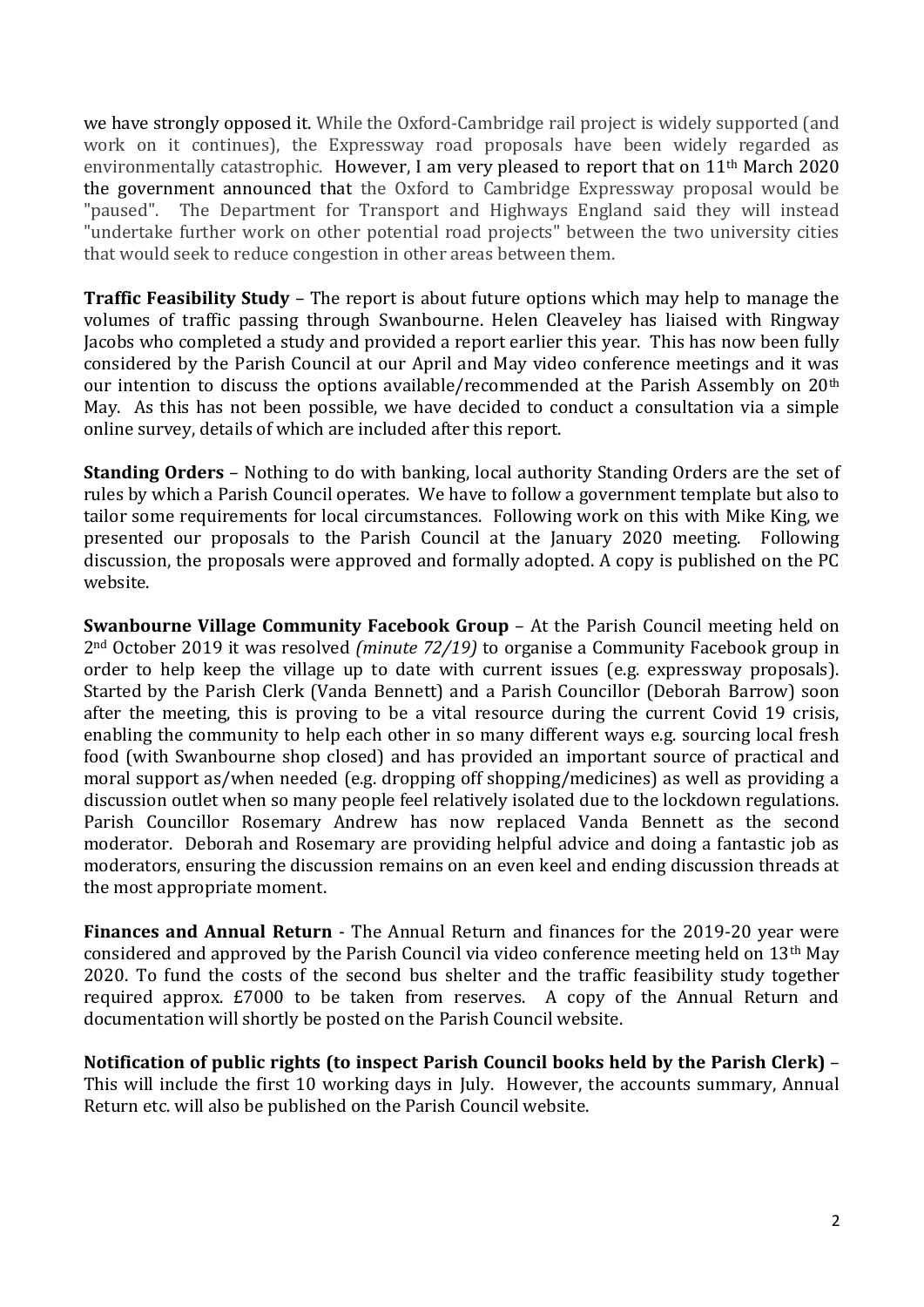**Parish Council Transparency** – The Parish Council website follows government transparency guidelines and contains all the Parish Council news and documentation (e.g. agenda and minute records as well as all financial information). [www.swanbourneparishcouncil.co.uk](http://www.swanbourneparishcouncil.co.uk/)

**Parish Council Meetings** – The last normal Parish Council meeting to be held in the Village Hall was in January 2020. Since then The Parish Council have held video conference meetings in April and in May but under the lockdown regulations it was not possible to hold the normal Parish Assembly. We are hoping it will be possible to have a normal Parish Council meeting back in the Village Hall again by September.

**Swanbourne Community Association Annual Report** *(Frankie Fisher, Chair)-*

\* Monthly teas and lunches continue to be well-supported, with three lunches and nine teas held again during the year.

\* Two quizzes were held in March 2019 and October 2019, and were much appreciated by those who took part.

\* The Village Newsletter continued to be delivered to every house in the Village every three months.

\* A new edition of All About Swanbourne was produced, and circulated together with the December newsletter.

\* Another Swanbourne Sports Day was held in July, supported by SCA funds.

\* A further tennis coaching event was organised on the Playing Field in June.

\* The History Group held two public meetings – on '*Two Men called Thomas*' and on '*The Wing Airport Resistance Association*'. Articles continue to be added on its website, and two village history walks were organised.

\* A donation was made to the Village Hall and a further grant was made towards the second bus shelter recently erected at the top of the New Walk.

\* Roger and Anne Parker continued to support the link with Nedlands (which includes Cottesloe and Swanbourne) in Perth, Australia.

\* The SCA website continued to be supported financially and updated as necessary.

\* The Christmas carol singing around the village raised £300.89 for The Aylesbury Homeless Action Group.

\* In 2019, £700 was paid out in prizes, and a further £410 was raised to fund future village activities.

**Parish Council Meetings -** All Parish Councillors are unpaid volunteers who live in Swanbourne and freely give up their time to help improve life for the people of Swanbourne community. Regular meetings are normally held in the Village Hall.

Swanbourne Parish Council AGM had to be held remotely on 13<sup>th</sup> May 2020, and we agreed to carry over our existing roles for another year. These are: -

Parish Clerk – Vanda Bennett, email [clerkswanbournepc@gmail.com](mailto:clerkswanbournepc@gmail.com) telephone enquiries to 728392.

Parish Councillor (Chair) - Clive Rodgers, email [swanbourne13@gmail.com](mailto:swanbourne13@gmail.com) Strategic planning, liaising with SCA, maintenance overview, Newsletter, liaison with Swanbourne Estate, websites, maintenance overview.

Parish Councillor - Helen Cleaveley – Traffic issues, MVAS and Speed watch. *Emails will be forwarded via the Parish Clerk.*

Parish Councillor Linda Sirett – Dog related issues, playing field/verges liaison. *Emails will be forwarded via the Parish Clerk.*

Parish Councillor Steve French – Local area Forum meetings, local planning applications. *Emails will be forwarded via the Parish Clerk.*